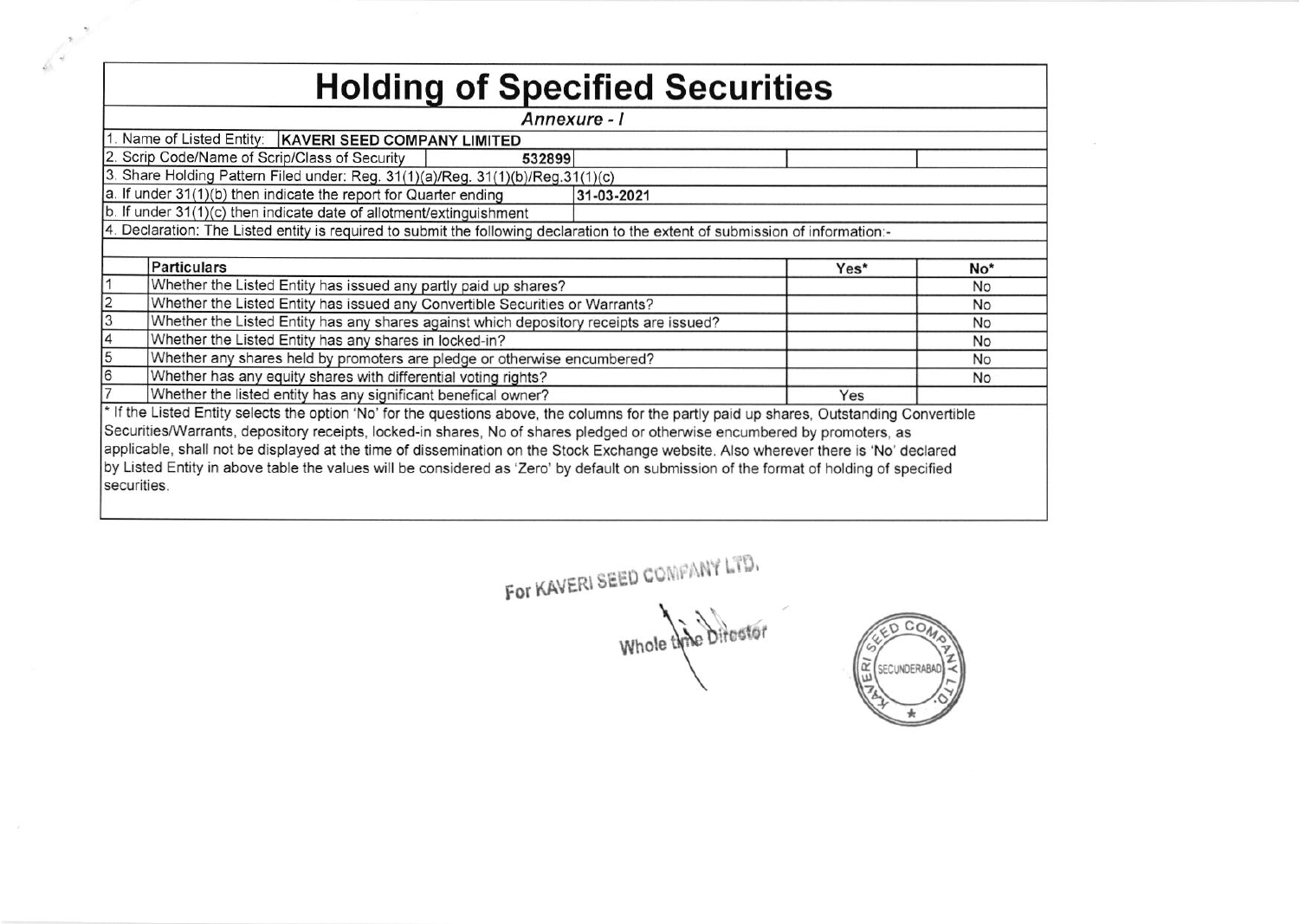|                   |                                       |              |          | uit<br>у<br>Sh<br>ar<br>е<br>he<br>ld<br>$(V)$ | Rec<br>eipt<br>s<br>(VI) |          | (VIII)<br>As a % of<br>$(A+B+C2)$ | Class<br>Equity | Cla<br>SS<br>Oth<br>ers<br>у | Total    |       | е<br>secur<br>ities<br>(inclu<br>ding<br>Warr<br>ants)<br>(X) | securities<br>$($ as a $%$<br>of diluted<br>share<br>capital)<br>$(XI)=(VII)+$<br>(X)<br>As a % of<br>$(A+B+C2)$ | (a)          | As a<br>% of<br>total<br>shar<br>es<br>held<br>(b) | No.<br>(a) | As a %<br>of<br>total<br>shares<br>held<br>(b) | (XIV)      |
|-------------------|---------------------------------------|--------------|----------|------------------------------------------------|--------------------------|----------|-----------------------------------|-----------------|------------------------------|----------|-------|---------------------------------------------------------------|------------------------------------------------------------------------------------------------------------------|--------------|----------------------------------------------------|------------|------------------------------------------------|------------|
| (A)               | <b>Promoter &amp; Promoter Group</b>  | 6            | 33497143 | $\Omega$                                       | $\Omega$                 | 33497143 |                                   | 55.52 33497143  | $\mathbf 0$                  | 33497143 | 55.52 | $\Omega$                                                      | 55.52                                                                                                            | 0            | $\Omega$                                           |            | 00.0000 33497143                               |            |
| (B)<br>Public     |                                       | 52315        | 25952499 | 0                                              | $\Omega$                 | 25952499 |                                   | 43.02 25952499  | $\mathbf{0}$                 | 25952499 | 43.02 | $\circ$                                                       | 43.02                                                                                                            | 0            | 0                                                  | οI         |                                                | 0 25952478 |
| (C)               | Non Promoter-Non Public               |              | 879491   | 0                                              | $\Omega$                 | 879491   | 1.46                              | 879491          | $\mathbf{0}$                 | 879491   | 1.46  | $\circ$                                                       | 1.46                                                                                                             | $\mathbf{0}$ | $\overline{0}$                                     | <b>NA</b>  | <b>NA</b>                                      | 879491     |
| (C <sub>1</sub> ) | <b>Shares underlying DRs</b>          | 0            | $\Omega$ | $\Omega$                                       | $\mathbf{0}$             | $\Omega$ | $\Omega$                          | $\Omega$        | $\mathbf 0$                  | 0        | 0.000 | $\mathsf{O}$                                                  | 0.000                                                                                                            | 0            | 0                                                  | <b>NA</b>  | <b>NA</b>                                      |            |
| (C2)<br>Total     | <b>Shares held by Employee Trusts</b> | $\mathbf{1}$ | 879491   | $\Omega$                                       | $\Omega$                 | 879491   | 1.46                              | 879491          | $\circ$                      | 879491   | 1.46  | 0                                                             | 1.46                                                                                                             | 0            | 0                                                  | <b>NA</b>  | <b>NA</b>                                      | 879491     |

For KAVERI SEED COMPANY LTD.

Whole time Director

 $0001$ E (SECUNDERABAD)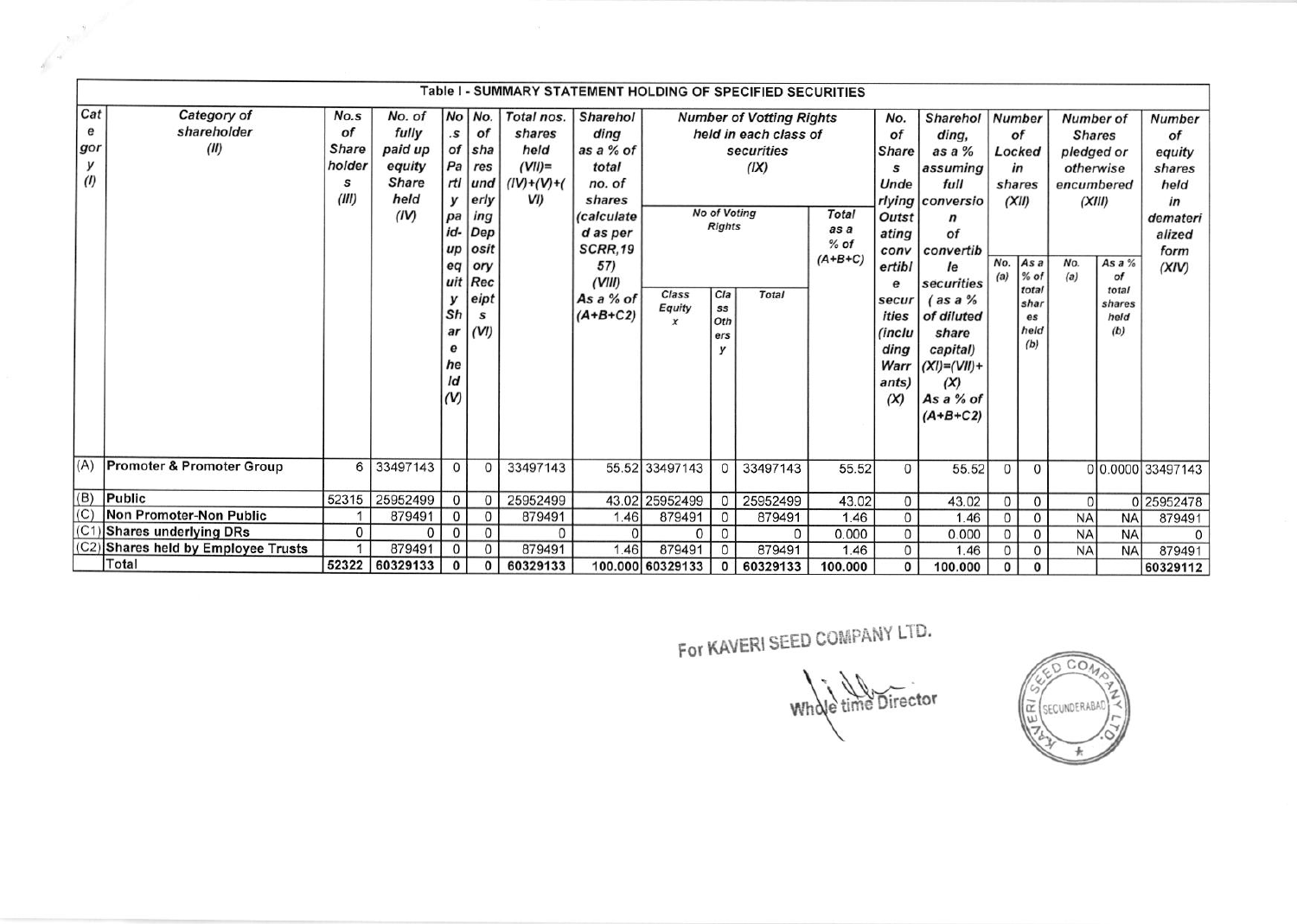|                                                             |             |                                               |                                                                      |                                                                        |                                                                                                            |                                                                    |                                                                                                          | Table II - STATEMENT SHOWING SHAREHOLDING PATTERN OF THE PROMOTER AND PROMOTER GROUP |                                                                                 |                                                                                               |                                             |                                                                                                                                                |                                                                                                                                                                                                                                               |            |                                                                                                                |            |                                                                                                                                                     |                                                                                       |
|-------------------------------------------------------------|-------------|-----------------------------------------------|----------------------------------------------------------------------|------------------------------------------------------------------------|------------------------------------------------------------------------------------------------------------|--------------------------------------------------------------------|----------------------------------------------------------------------------------------------------------|--------------------------------------------------------------------------------------|---------------------------------------------------------------------------------|-----------------------------------------------------------------------------------------------|---------------------------------------------|------------------------------------------------------------------------------------------------------------------------------------------------|-----------------------------------------------------------------------------------------------------------------------------------------------------------------------------------------------------------------------------------------------|------------|----------------------------------------------------------------------------------------------------------------|------------|-----------------------------------------------------------------------------------------------------------------------------------------------------|---------------------------------------------------------------------------------------|
| <b>Category &amp; Name of</b><br>the<br>shareholders<br>(1) | PAN<br>(II) | No of<br><b>Share</b><br>holde<br>rs<br>(III) | No of<br>fully<br>paid up<br>equity<br><b>Shares</b><br>held<br>(IV) | Partl<br>y<br>paid-<br>$\mu$<br>equi<br>ty<br>Shar<br>e<br>held<br>(V) | No.<br>of<br>shar<br>es<br>unde<br>rlyin<br>$\boldsymbol{g}$<br>Dep<br>osito<br>ry<br>Rece<br>ipts<br>(VI) | Total nos.<br>shares<br>held<br>$(VII)$ =<br>$(IV)+(V)+(V)$<br>VI) | Sharehol<br>dina<br>%<br>calculate<br>d as per<br>SCRR,19<br>57<br>As a $%$<br>of<br>$(A+B+C2$<br>(VIII) | Class<br>Equity<br>$\boldsymbol{x}$                                                  | <b>No of Voting</b><br><b>Rights</b><br>Clas<br>$\mathbf{s}$<br>Othe<br>rs<br>y | <b>Number of Voting Rights</b><br>held in each class of<br>securities<br>(IX)<br><b>Total</b> | <b>Total</b><br>as a<br>$%$ of<br>$(A+B+C)$ | No.<br>of<br>Shar<br>es<br>Und<br>erlyi<br>ng<br>Outs<br>tatin<br>g<br>verti<br>ble<br>secu<br>ritie<br>s<br>(incl<br>q<br>Warr<br>ants<br>(X) | <b>Sharehol</b><br>ding,<br>as a %<br>assuming<br>full<br>conversio<br>$\boldsymbol{n}$<br>of<br>convertibl<br>e<br>con securities<br>$($ as a $%$<br>of diluted<br>share<br>capital)<br>$(XI)=(VII)+$<br>(X)<br>udin As a % of<br>$(A+B+C2)$ | No.<br>(a) | <b>Number</b><br>of<br>Locked<br>in<br>shares<br>(XII)<br>As a<br>$%$ of<br>total<br>share<br>s<br>held<br>(b) | No.<br>(a) | <b>Number</b><br>of<br><b>Shares</b><br>pledged<br>or<br>otherwise<br>encumber<br>ed<br>(XIII)<br>As a<br>$%$ of<br>total<br>share<br>s held<br>(b) | Number<br>of<br>equity<br>shares<br>held<br>in<br>demateri<br>alized<br>form<br>(XIV) |
| 1 Indian                                                    |             |                                               |                                                                      |                                                                        |                                                                                                            |                                                                    |                                                                                                          |                                                                                      |                                                                                 |                                                                                               |                                             |                                                                                                                                                |                                                                                                                                                                                                                                               |            |                                                                                                                |            |                                                                                                                                                     |                                                                                       |
| (a) Individuals/Hindu undivided Family                      |             |                                               |                                                                      |                                                                        |                                                                                                            |                                                                    |                                                                                                          |                                                                                      |                                                                                 |                                                                                               |                                             |                                                                                                                                                |                                                                                                                                                                                                                                               |            |                                                                                                                |            |                                                                                                                                                     |                                                                                       |
| <b>VENKATA BHASKAR</b><br><b>RAO GUNDAVARAM</b><br>(HUF)    | AAAHG6481R  |                                               | 9985649                                                              | $\Omega$                                                               | $\Omega$                                                                                                   | 9985649                                                            | 16.5520                                                                                                  | 9985649                                                                              | $\Omega$                                                                        | 9985649                                                                                       | 16.5520                                     | $\Omega$                                                                                                                                       | 16.5520                                                                                                                                                                                                                                       |            | 0 0.00                                                                                                         | 0l         | 0.00                                                                                                                                                | 9985649                                                                               |
| <b>GUNDAVARAM</b><br><b>VENKATA BHASKAR</b><br>RAO          | AARPG8379F  |                                               | 5358530                                                              | $\Omega$                                                               | $\Omega$                                                                                                   | 5358530                                                            | 8.8822                                                                                                   | 5358530                                                                              | $\Omega$                                                                        | 5358530                                                                                       | 8.8822                                      | $\Omega$                                                                                                                                       | 8.8822                                                                                                                                                                                                                                        |            | 0 0.00                                                                                                         | Οl         | 0.00                                                                                                                                                | 5358530                                                                               |
| PAVAN GUNDAVARAM                                            | ABTPG8553E  |                                               | 2228876                                                              | 0                                                                      | $\Omega$                                                                                                   | 2228876                                                            | 3.6945                                                                                                   | 2228876                                                                              | $\Omega$                                                                        | 2228876                                                                                       | 3.6945                                      | $\Omega$                                                                                                                                       | 3.6945                                                                                                                                                                                                                                        | $\Omega$   | 0.00                                                                                                           | οI         | 0.00                                                                                                                                                | 2228876                                                                               |
| <b>VAMSHEEDHAR</b><br>CHENNAMANENI                          | ADVPC1241M  | $\mathbf{1}$                                  | 976587                                                               | 0                                                                      | $\Omega$                                                                                                   | 976587                                                             | 1.6188                                                                                                   | 976587                                                                               | $\Omega$                                                                        | 976587                                                                                        | 1.6188                                      | $\Omega$                                                                                                                                       | 1.6188                                                                                                                                                                                                                                        | $\Omega$   | 0.00                                                                                                           | 0          | 0.00                                                                                                                                                | 976587                                                                                |
| <b>MITHUN CHAND</b><br>CHENNAMANENI                         | AFRPC8969E  | $\mathbf{1}$                                  | 857344                                                               | $\mathbf{0}$                                                           | $\Omega$                                                                                                   | 857344                                                             | 1.4211                                                                                                   | 857344                                                                               | $\Omega$                                                                        | 857344                                                                                        | 1.4211                                      | $\Omega$                                                                                                                                       | 1.4211                                                                                                                                                                                                                                        |            | 0 0.00                                                                                                         | 0I         | 0.00                                                                                                                                                | 857344                                                                                |
| <b>VANAJA DEVI</b><br><b>GUNDAVARAM</b>                     | AHBPG5812G  |                                               | 14090157                                                             | $\mathbf{0}$                                                           | $\Omega$                                                                                                   | 14090157                                                           | 23.3555                                                                                                  | 14090157                                                                             | $\Omega$                                                                        | 14090157                                                                                      | 23.3555                                     | $\mathbf{O}$                                                                                                                                   | 23.3555                                                                                                                                                                                                                                       |            | 0 0.00                                                                                                         | 0l         | 0.00                                                                                                                                                | 14090157                                                                              |
| Total                                                       |             |                                               | 6 33497143                                                           | $\mathbf{0}$                                                           |                                                                                                            | 0   33497143                                                       |                                                                                                          | 55.5240 33497143                                                                     |                                                                                 | 0 33497143 55.5240                                                                            |                                             | $\mathbf{0}$                                                                                                                                   | 55.5240                                                                                                                                                                                                                                       |            |                                                                                                                |            |                                                                                                                                                     | 0   0.00   0.00   33497143                                                            |

 $\alpha$ 

Whole time Director

 $OCO<sub>4</sub>$ 'aSECUNDERABAD Ιã  $\overline{\epsilon}$ 

For KAVERI SEED COMPA